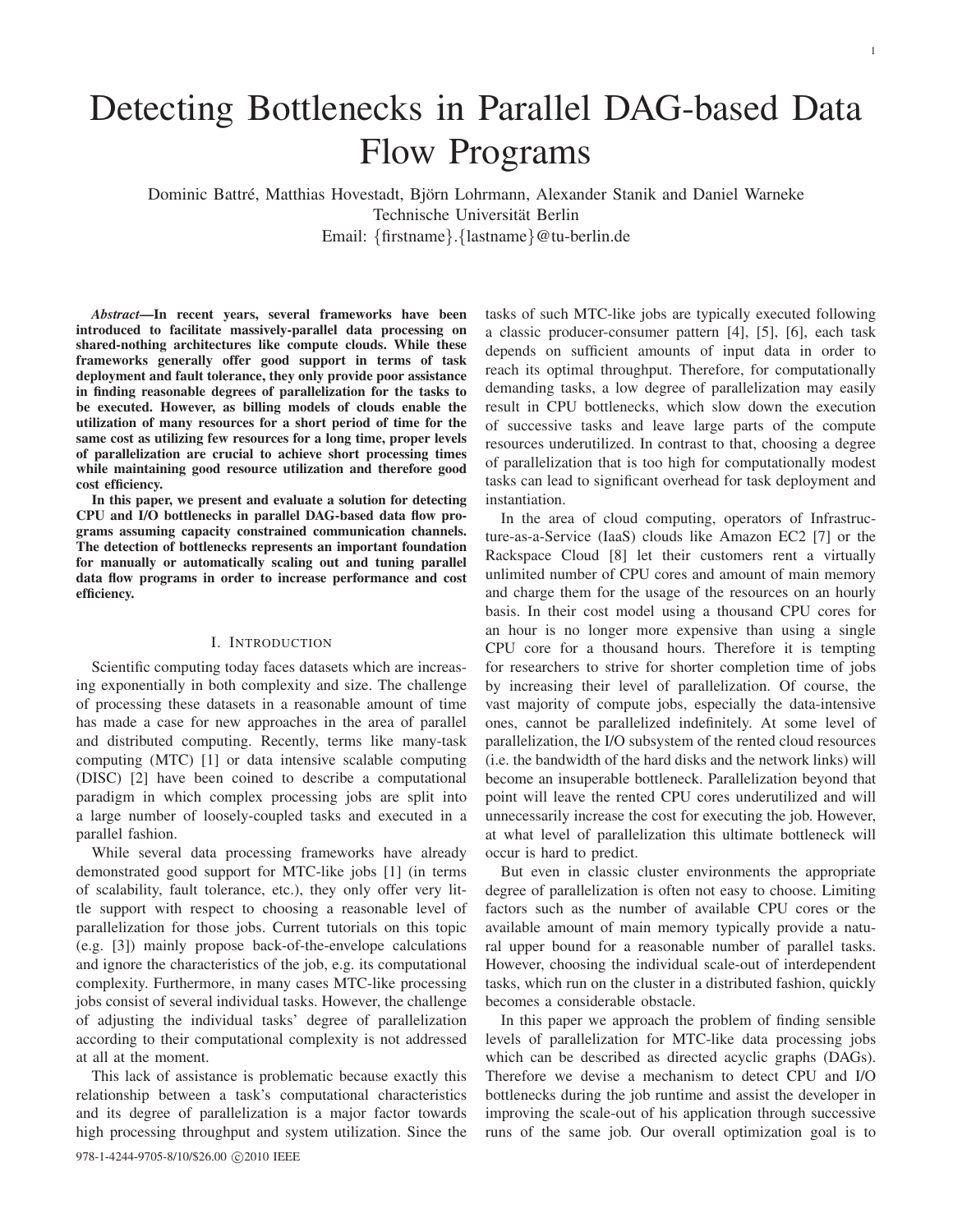discover the maximum level of parallelization for each of the processing job's tasks which still yields a high overall system utilization. The presented approach is computationally lightweight and requires neither any modifications of nor cooperation from the tasks themselves.

Section II provides a thorough description of the class of processing jobs our work is applicable to. After a brief problem statement in Section III, we discuss the concrete bottleneck detection algorithms in Section IV. Section V puts the theoretical consideration of the bottleneck problem into practice using our execution framework Nephele [9]. In Section VI we demonstrate the usefulness of our approach with the help of a concrete use case. Finally, Section VII discusses related work while Section VIII concludes the paper and sheds some light on our future endeavors with regard to optimizing parallel data flow programs.

## II. PREREQUISITES

The bottleneck detection approach we will present in this paper can be applied to arbitrary MTC-like processing jobs which fulfill the assumptions described in the following:

- Assumption 1: The processing job can be modeled as a DAG  $G = (V_G, E_G)$ . Therein, each vertex  $v \in V_G$  of the DAG represents a separate *task* of the overall processing job. The directed edges  $e \in E_G$  between the vertices model the *communication channels* through which data is passed on from one task to the next. Figure 1 a) illustrates an example DAG with four vertices, which represent four distinct tasks.
- Assumption 2: The interaction between the individual tasks of the processing job follows a producer-consumer pattern. Tasks exchange data through communication channels in distinct units we will call *records*. We assume all communication between tasks takes place through communication channels modeled in the DAG.
- Assumption 3: A communication channel is unidirectional and can be modeled as a buffered queue (FIFO) of records. The channel's *capacity* shall be the size of the buffer, i.e., an arbitrary but fixed value which states the number of records a producing task can write to the channel without having another task consuming the data. Any attempts to write records to a channel beyond its capacity limit will cause the producing task to be blocked until the consuming task has removed at least one record from the channel. Analogous to this, any attempt to read from a channel which currently does not hold any records will cause the consuming task to be blocked until at least one record is written to the channel.
- Assumption 4: Each task of the DAG consists of sequential code. It can be parallelized in a single program, multiple data (SPMD) manner so that each *task instance* receives a subset of the task's overall input data. Figure 1 b) illustrates a possible job DAG with those parallel task instances.
- Assumption 5: At runtime, each task instance is in one of the following states: PROCESSING or WAIT-ING. A state change is always triggered by one of its

connected communication channels. A task instance is in state WAITING when it is either waiting to write records to an outgoing channel or waiting for records to arrive from an incoming channel; otherwise it is in state PROCESSING. Hence, if sufficient input records are available and capacity is left to write out the result records, a task instance will not enter the WAITING state. The current state of a task instance can be accessed anytime during its execution. Note that even waiting for I/O other than communication channel I/O (e.g. reading or writing from/to hard disk) is therefore considered as processing time.

- Assumption 6: At runtime, each communication channel is either in the state SATURATED when its buffer's capacity limit has been reached; otherwise it is in state READY. Similar to the tasks, we assume the current state of a channel can be accessed anytime throughout its lifetime.
- Assumption 7: If a specific record is processed by the same task in different job executions, the performance characteristics (processing time, value and size of produced output) remain the same. This assumption allows profiling a job and using the gained knowledge to improve a second execution of the job.

#### III. PROBLEM DESCRIPTION

The general idea of a bottleneck is that it is either a task or a communication channel in the job's DAG that slows down other parts of the processing chain and that the processing time of the entire job would improve if the bottleneck were to be alleviated in some way. We shall define two different types of bottlenecks:

- CPU bottlenecks are tasks whose throughput is limited by the CPU resources they can utilize. CPU bottlenecks are distinguished by the fact that they have sufficient amounts of input data to process, however, subsequent tasks in the processing chain suffer from a lack thereof.
- I/O bottlenecks are those communication channels which are requested to transport more records per time unit than the underlying transport infrastructure (e.g. network interconnects) can handle.

The problem is to detect such bottlenecks using only the information on the task and channel states which have been described in the previous section. Through this abstraction our approach becomes independent of the concrete physical compute and communication resource, which may be hard to observe in (shared) virtualized environments like IaaS clouds.

It is important to point out that our bottleneck detection approach considers the individual tasks of a job DAG. This means, we do not aim at detecting CPU or I/O bottlenecks at individual parallel instances of a task. Bottlenecks at individual task instances typically indicate load balancing problems. They do not provide any clues about bottlenecks which stem from inappropriate levels of parallelization of distinct tasks, which is the focus of this paper. So although a task may be executed as hundreds or thousands of parallel instances, algorithmically we will treat it as a single task.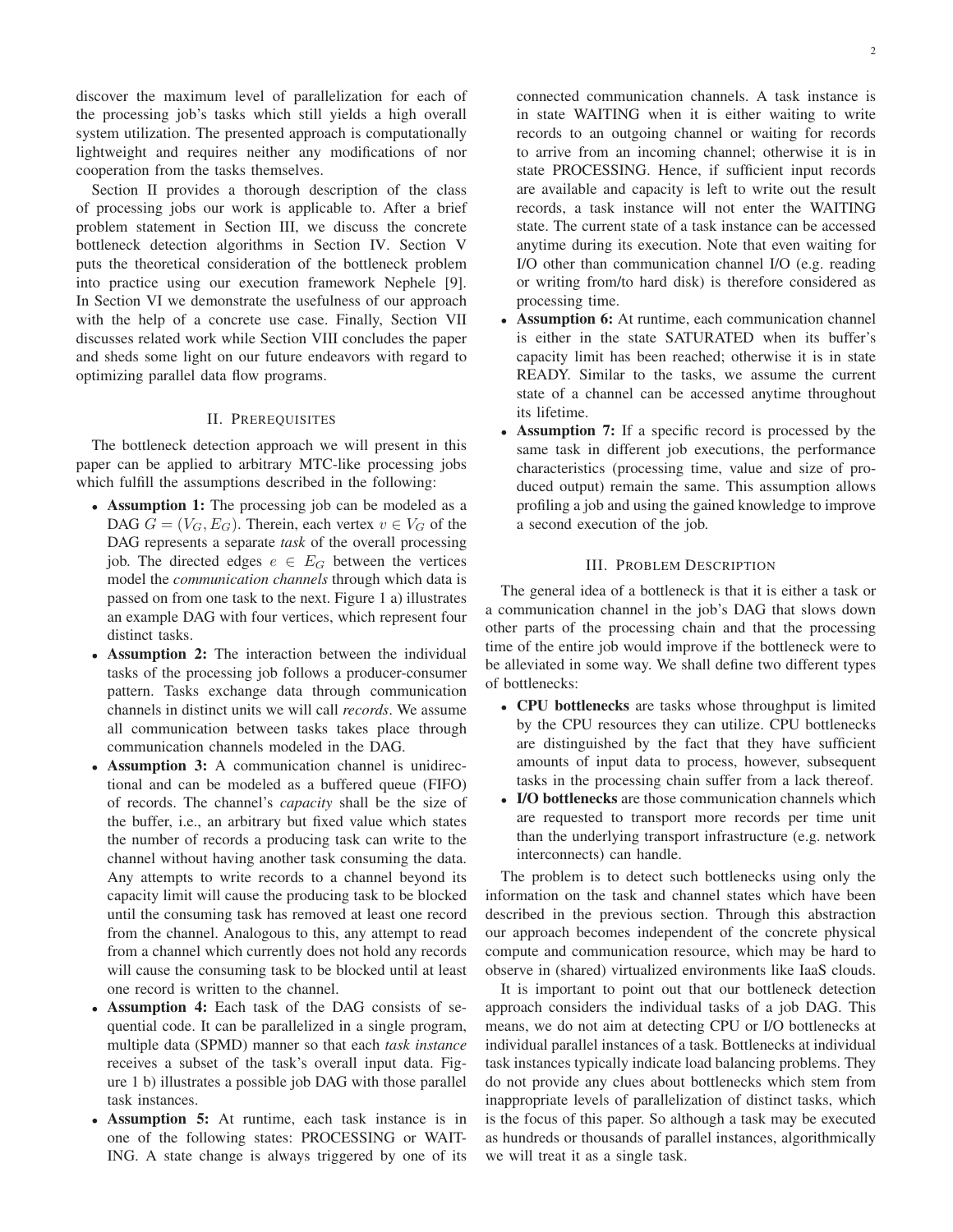

Fig. 1. An exemplary directed acyclic graph from a non-parallelized, conceptual point of view (a) and a parallelized, execution point of view (b)

Multiple bottlenecks might exist within a job at runtime. Moreover, eliminating a bottleneck at one specific task might create another bottleneck at a different task. Hence, we regard bottleneck *elimination* essentially as an iterative process, that always starts with bottleneck *detection*. The latter is the problem we deal with in this paper.

#### IV. DETECTING BOTTLENECKS

We will now present an algorithm that is capable of detecting both CPU and I/O bottlenecks in DAG-based parallel data flow programs. The algorithm is applicable to any data processing job which fits the model and assumptions presented in Section II. It is triggered periodically during the job execution.

Algorithm 1 illustrates the overall approach of our bottleneck detection algorithm. The algorithm is passed the DAG G which represents the currently executed job. Initially, the function  $ReverseTopologicalSort(G)$  (line 1) creates and returns a list  $L_{RTS}$  with all vertices of G. The order of the vertices within the list corresponds to a reverse topological ordering, i.e. vertices with no outgoing edges appear first in the list.

**Algorithm 1** DetectBottlenecks( $G := (V_G, E_G)$ ) 1:  $L_{RTS} \leftarrow ReverseTopologicalSort(G)$ 2: for all  $v$  in  $L_{RTS}$  do 3:  $v.isCpuBottleneck \leftarrow IsCpuBottleneck(v, G)$ 4: end for 5: if  $\forall v \in L_{RTS} : v.isCpuBottleneck$  then<br>6. for all v in Lags do. 6: for all  $v$  in  $L_{RTS}$  do 7:  $E_v = \{(v, w) | w \in V_G \land (v, w) \in E_G\}$ 8: for all  $e \in E_v$  do 9:  $e.isIoBottleneck \leftarrow IsIoBottleneck(e, G)$ <br>10: **end for** end for 11: end for 12: end if

The list  $L_{RTS}$  is then traversed from the beginning to the end. For each vertex  $v$  we check whether  $v$  is considered a CPU bottleneck. The particular properties for a vertex to meet the CPU bottleneck condition are checked within the function  $IsCpuBottleneck(v, G)$  (line 3), which is explained later in this section. The result of the check is returned and stored in the variable  $v.isCpuBottleneck$ .

In order to detect I/O bottlenecks, we take a similar approach. Again, we traverse each vertex  $v$  of the job DAG G according to their reverse topological order. For each outgoing edge  $e = (v, w)$  of v we check whether e meets the conditions of an I/O bottleneck. However, we only perform the detection if no CPU bottleneck has been discovered before. The discussion of Algorithm 3 later in this section will clarify the necessity for this constraint.

Algorithm 2 describes how we check whether a particular vertex  $v \in V_G$  is a CPU bottleneck. The algorithm checks for two conditions which must be fulfilled in order to classify  $v$ as a CPU bottleneck.

A crucial prerequisite for a CPU bottleneck is that the task represented by vertex  $v$  spends almost the entire CPU time given to it in the state PROCESSING. We introduce the function  $pt(v)$  which shall be defined as the arithmetic mean of the fractions of time the task's instances spent in the state PROCESSING during the last time unit of their execution. Synchronization issues may cause individual task instances to spend short periods of time in the state WAITING. For this reason we introduce a threshold  $\alpha$  for  $pt(v)$  which must be exceeded so that  $v$  is considered a bottleneck. In our practical experiments we found 90% to be a reasonable value for  $\alpha$ .

| <b>Algorithm 2</b> IsCpuBottleneck $(v, G)$                  |
|--------------------------------------------------------------|
| 1: if $pt(v) \leq \alpha$ then                               |
| 2: return $FALSE$                                            |
| $3:$ end if                                                  |
| 4: if $\exists s \in vsucc^*(v, G) : s.isCpuBottleneck$ then |
| 5: return FALSE                                              |
| $6$ end if                                                   |
| 7: $return$ $TRUE$                                           |
|                                                              |

The second condition for a CPU bottleneck considers the set of v's successors,  $vsucc^*(v, G)$ , i.e. the vertices which can be reached from v. Formally, a vertex s is in  $vsucc^*(v, G)$  if there exists a path  $p = (v_1, ..., v_n)$  such that  $v_1 = v$ ,  $v_n = s$ and  $(v_i, v_{i+1}) \in E_G$ ,  $1 \leq i < n$ . For each such successor s we check if s has been classified as a CPU bottleneck. The order in which we traverse the vertices in the job DAG G guarantees that the CPU bottleneck flag s.isCpuBottleneck of all of vertex v's successors has been updated before the function  $IsCpuBottleneck$  is called with v itself.

The necessity for this second condition becomes apparent when recalling our definition of a CPU bottleneck. According to that definition, a CPU bottleneck is characterized by high CPU load and the fact that it provides successor vertices with insufficient amounts of input data. However, if any successor  $s$  of vertex  $v$  was already identified as a CPU bottleneck, this would mean s does not suffer from insufficient amounts of input data because the amount of input data s receives is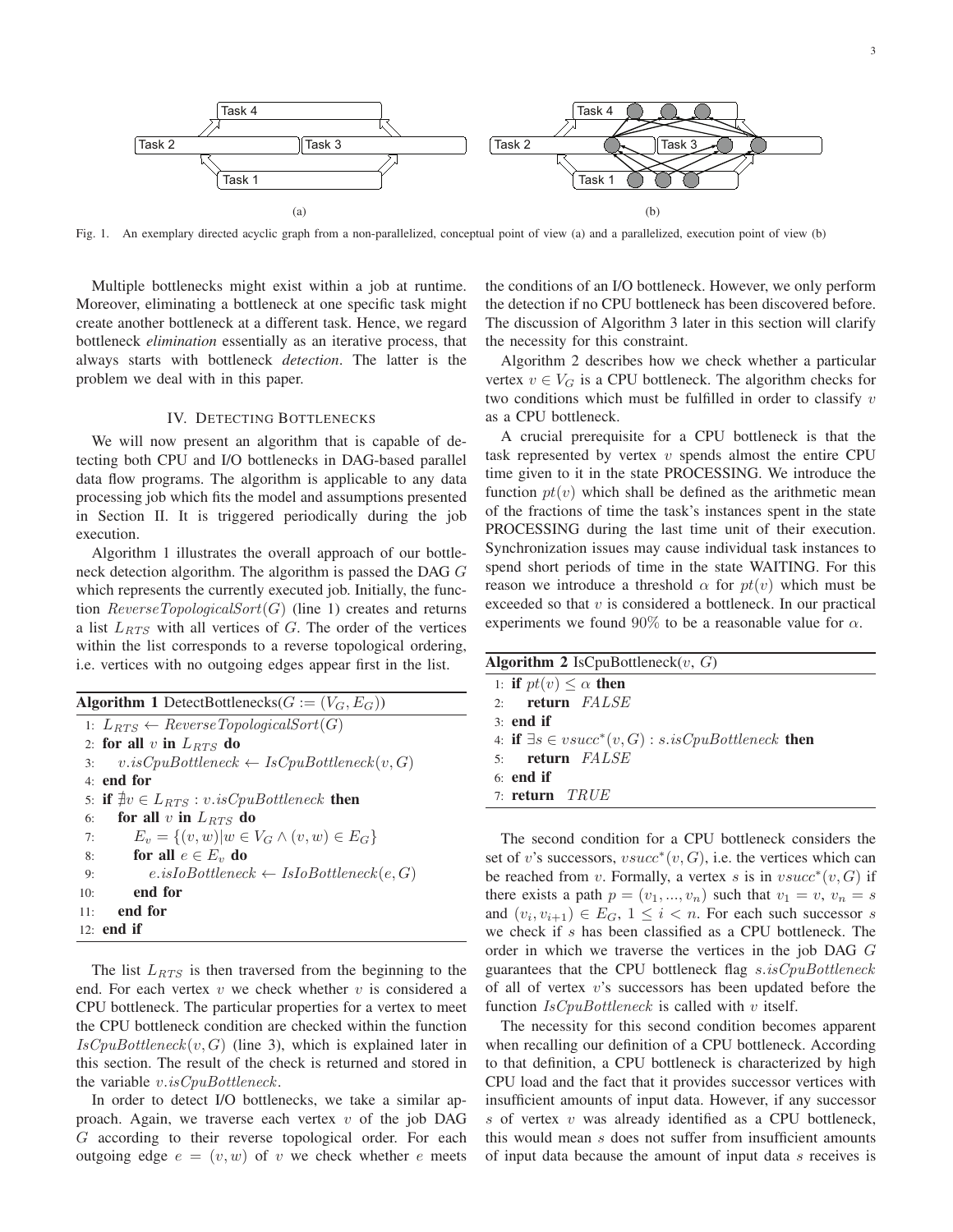sufficient to max out its CPU time. As a result, classifying vertex v as a CPU bottleneck requires all of its successors not to be classified as CPU bottlenecks.

| <b>Algorithm 3</b> IsloBottleneck( $e := (v, w)$ , G) |                                                                                     |  |
|-------------------------------------------------------|-------------------------------------------------------------------------------------|--|
|                                                       | 1: if $st(e) \leq \beta$ then                                                       |  |
|                                                       | 2: $return$ $FALSE$                                                                 |  |
|                                                       | $3:$ end if                                                                         |  |
|                                                       | 4: if $\exists s \in \text{esucc}^*(v, G) : s.isIoBott \text{le} n \text{ech}$ then |  |
|                                                       | 5: return FALSE                                                                     |  |
|                                                       | $6:$ end if                                                                         |  |
|                                                       | 7: return TRUE                                                                      |  |
|                                                       |                                                                                     |  |

After all CPU bottleneck flags have been updated Algorithm 3 checks whether an edge should be considered an I/O bottleneck. For an edge  $e = (v, w) \in E_G$ ,  $st(e)$  denotes the arithmetic mean of the fractions of time the communication channels represented by the edge e spent in the state SATU-RATED during the last time unit of  $v$ 's execution.

Similar to CPU bottlenecks, we consider two conditions for I/O bottlenecks. First,  $st(e)$  must be above a threshold  $\beta$ which indicates that the communication edges represented by the edge e spent the majority of the considered time interval in the state SATURATED. In practice we found 90% to be a reasonable threshold for  $\beta$ , so temporary fluctuations in the channel utilization do not lead to wrong bottleneck decisions.

The second condition again considers the successors of an edge e. By  $\text{esucc}^*(e, G)$  we shall denote the set of successor edges of e. Formally, an edge  $s = (t, u)$  is in  $\textit{esucc}^*(e, G)$ if there exists a path  $p = ((v_0, v_1), ..., (v_{n-1}, v_n))$  such that  $(v_i, v_{i+1}) \in E_G$ ,  $0 \leq i < n$  and  $v_0 = v$ ,  $v_1 = w$ ,  $v_{n-1} = t$ , and  $v_n = u$ . An edge e is only classified as an I/O bottleneck if no successor edge has been classified as an I/O bottleneck before. Again, the order in which we traverse the edges ensures the appropriate update of the I/O bottleneck flags.

The I/O bottleneck approach bears some discussion. Generally, there exist two possible reasons for high values of  $st(e)$ . The first reason is that the maximum throughput rate of the underlying transport infrastructure which backs the communication channel has been reached. This corresponds to our definition of an I/O bottleneck in Section III. The second possible, however spurious, reason is an insufficient consumption rate of the task which consumes data from e. This, in turn, can be caused by two circumstances: First, a CPU bottleneck in the DAG could affect the consumption rate of the respective task. However, since we only check for I/O bottlenecks if no CPU bottleneck has been detected before, this cause can be eliminated. Second, another I/O bottleneck could exist in the remainder of the processing chain. Yet, this is impossible because of the second condition (line 4) of Algorithm 3.

#### V. PRACTICAL IMPLEMENTATION

After having described our bottleneck detection algorithm in theory we will now highlight its practical implementation as part of our data processing framework Nephele [9]. This includes a brief introduction of Nephele's fundamental concepts as well as a discussion on how the respective state of tasks and their communication channels can be obtained at runtime. Finally we will present a graphical user interface (GUI) which provides immediate visual feedback of the detected bottlenecks during the job's execution and thereby assists developers to determine a reasonable scale-out for their jobs.

#### *A. The Nephele Execution Framework*

The basis for the implementation of our bottleneck detection approach is the Nephele framework [9]. Nephele executes parallel data flow programs which are expressed as DAGs on large sets of shared-nothing servers, e.g. IaaS clouds. It keeps track of task scheduling and setting up the required communication channels. In addition, it dynamically allocates the compute resources during program execution and helps to mitigate the impact of temporary or permanent hardware outages.

Nephele's architecture is based on a classic master-worker pattern. A central component called the *Job Manager* coordinates and distributes tasks among of a set of workers, which are called *Task Managers*.

Following the model introduced in Section II, each vertex of a Nephele DAG represents a task of the overall processing job. Each task can be assigned to different (types of) compute nodes. In addition, the level of parallelization can be adapted for each task of the DAG individually. E.g., it is possible to create a large number of parallel instances for computeintensive tasks while maintaining a low number of parallel instances for those tasks which are mainly I/O bound.

The edges of the DAG represent the communication channels between the tasks, which are created by Nephele at runtime. Through these communication channels the parallel instances of a task can either consume incoming data from their preceding tasks in the processing chain or forward data to succeeding tasks. Currently, Nephele supports three different types of channels: network, in-memory, and file channels. Each channel operates on distinct data units, similar to the notion of records discussed in Section II.

File channels store the data that is written to them either on a local or a distributed file system. The data is not passed on to the consuming task until the last piece of data has been written by the producing task.

Network channels build upon regular TCP connections to transport data. Data produced by one task is immediately shipped to the consuming task. As a result of the network connection, the producing and the consuming task can be scheduled to run on different compute nodes.

In-memory channels exchange data through the compute nodes' main memory. Unlike network or file channels, inmemory channels do not have to convert between the object and the byte-stream representation of the records they transport because only references to the data are transported through the channels. Consequently, in-memory channels achieve a substantially higher throughput in terms of records per second than network channels. However, the producing and consuming tasks are required to run on the same compute nodes and even within the same operating system processes.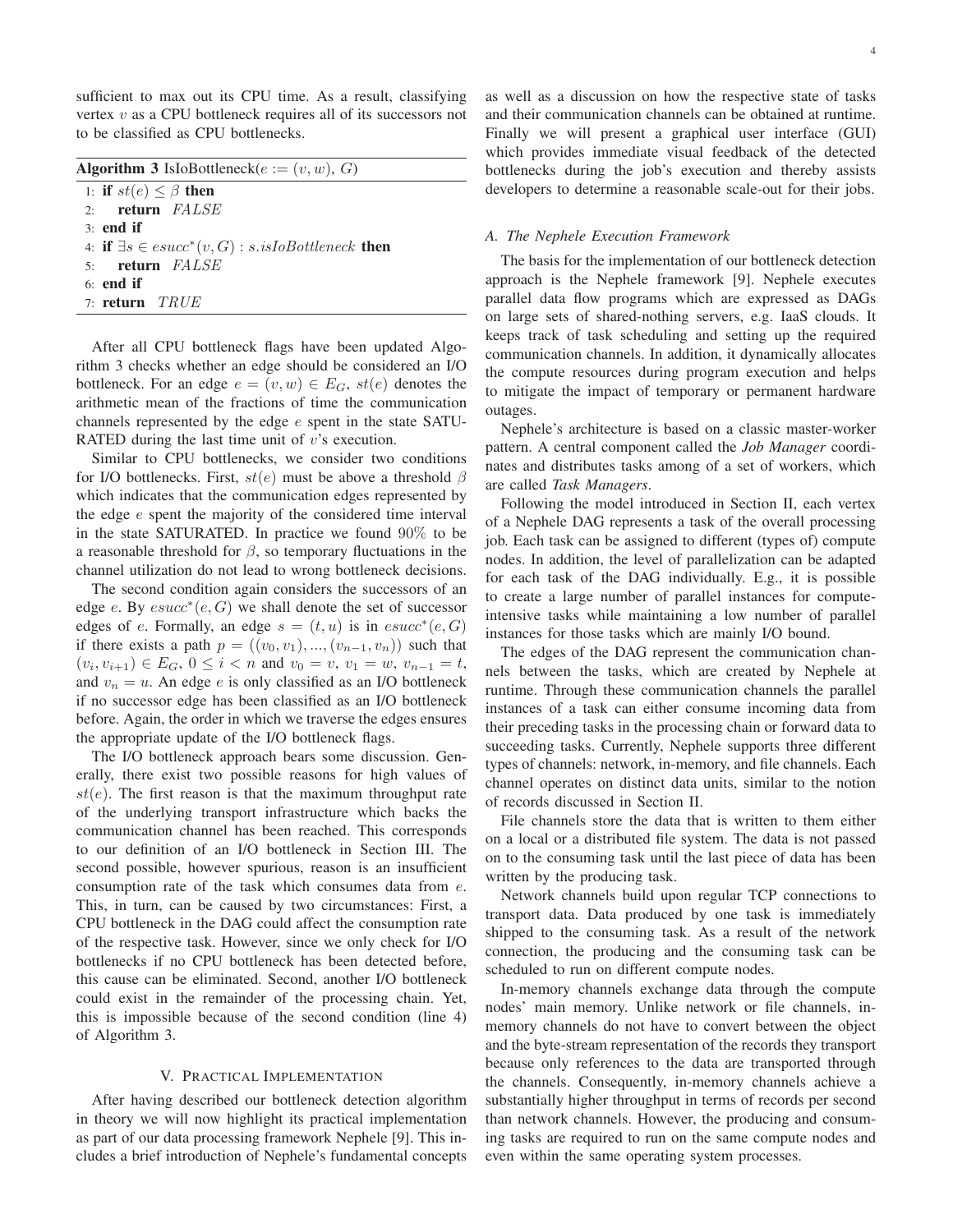A more thorough discussion of Nephele, in particular in terms of its scheduling capabilities, can be found in [9].

## *B. Profiling Nephele Jobs*

A key requirement to apply the bottleneck detection algorithm as described in Section IV is the ability to access the state information of tasks and their communication channels at runtime, since these values are the foundation for implementing the utilization functions  $pt(v)$  and  $st(e)$ . This process is referred to as job profiling.

On an operating system level collecting data about the CPU utilization of individual processes is easy. Under Linux, e.g., the /proc/ interfaces offer detailed and easily accessible statistics on the individual operating system processes.

However, in order to facilitate fast memory-based communication between two tasks Nephele cannot always map different tasks to different operating system processes. Instead, the usage of in-memory channels forces Nephele to instantiate different tasks as different threads within the same process. With respect to collecting the profiling information this means that we also have to be able to monitor the CPU utilization of individual threads. Since most parts of Nephele are written in Java, there are several different options to achieve this goal.

Our first profiling approach was based on the Java Virtual Machine Tool Interface (JVMTI). JVMTI provides access to the internal state of the Java Virtual Machine (JVM). It allows writing so-called agents in a native language like C or C++, so unlike Java itself the profiling extension is platform dependent. The agent is then executed in the same process as the JVM and is notified about occurring events via callback functions.

Our second profiling approach relied on the Java Management Extension (JMX). JMX comprises the MXBeans platform package which provides access to, among other things, the JVM's runtime, thread and memory subsystem. In particular, we used the class ThreadMXBean to determine the CPU time of individual threads.

In order to evaluate the impact of both profiling approaches on the actual task execution, we implemented both approaches and devised a CPU-intensive sample job. We executed the sample job several times without the profiling component as well as with the JVMTI or JMX-based profiling component enabled. Each version of the profiling component queried the information on the CPU utilization of the monitored task thread every second. The results of the comparison are depicted in Figure 2.

Without profiling the mean execution time was around 82 seconds. The JMX-based profiling component proved to be very lightweight. It only increased the mean execution time by less than 1%. In contrast to that, the JVMTI-based component led to a significant drop in execution speed. On average the tasks' completion time was increased by almost 74%. A closer examination revealed that the frequent calls of the native agent code were the main reason for the performance penalty.

As a result of the first performance evaluation, we implemented the functions  $pt(v)$  and  $st(e)$  based on the lightweight JMX approach. In order to generate the values of  $pt(v)$  we query the JMX interface every 5 seconds for statistics on every



Fig. 2. Profiling overhead using the JVMTI- and JMX-based approach

task thread. The statistics let us derive detailed information on the distribution of the thread's CPU time among the different internal states of the JVM. These internal states are:

- USR: The amount of time the monitored task thread was executed in user mode.
- **SYS:** The amount of time the monitored task thread was executed in system mode.
- BLK: The amount of time the monitored task thread was blocked because of mutual exclusion.
- WAIT: The amount of time the monitored task thread was intentionally instructed to wait.

Since the threads of Nephele tasks only enter the WAIT state as a result of congested or starved communication channels, we can map this state directly to the WAITING state of our bottleneck algorithm. The other three internal JVM states (USR, SYS, BLK) are mapped to the PROCESSING state. This also complies with Assumption 5 of Section II.

In order to determine the utilization of communication channels, we simply store a timestamp for the respective channel whenever a task thread either attempts to read from or write to the channel and the attempt leads to the task thread switching its state from PROCESSING to WAITING. Moreover, we store a timestamp whenever new incoming data from the considered channel or the completed transmission of outgoing data allow the task to switch from state WAITING back to the state PROCESSING (cf. Assumption 5). Based on these timestamps we can then calculate how much time the channel spent in the states SATURATED and READY.

After having calculated the utilization statistics for each task instance locally at the respective Task Managers, the profiling data is forwarded to Nephele's central management component, the Job Manager. The Job Manager then calculates an arithmetic mean of the individual task instance statistics. During the experiments on our mid-size cloud testbed, the amount of data that was generated by our profiling subsystem was negligibly small and did not account for any observable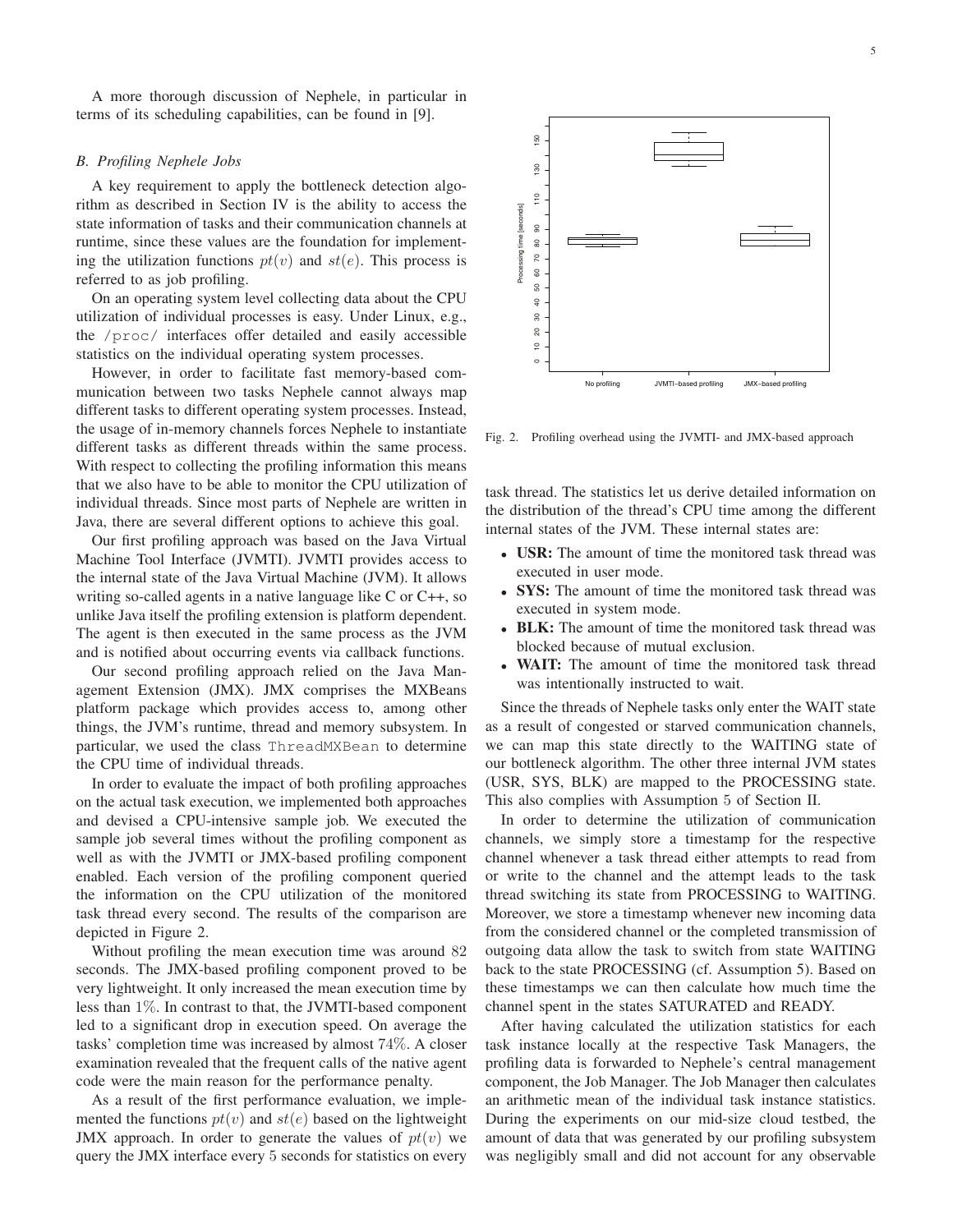load on the Job Manager. In larger setups, when scalability might become a bigger concern, the profiling overhead can be reduced by increasing the reporting interval.

## *C. Graphical Representation of Bottlenecks*

In order to inform the job's developer about detected bottlenecks at execution time we devised a special GUI for Nephele, which is depicted in Figure 3. The GUI contacts the Job Manager through an RPC interface to receive recent profiling information about currently executed jobs and the compute nodes involved in the execution.

For each job the GUI displays detailed information on each of the job's individual tasks and, assuming a task is executed in parallel, the task instances. Developers can examine the utilization of each task instance and its communication channels in a chronological sequence and thereby track down problems with regard to workload distribution. Tasks or communication channels which are considered CPU or I/O bottlenecks respectively are visually highlighted.

The feedback about the utilization of a job's individual tasks is complemented by a graphical presentation of the compute nodes which are involved in executing the respective job. Here the developer can examine charts about the CPU, memory, and network utilization of individual nodes or view summary charts which display the average utilization of all those compute nodes.

#### VI. EVALUATION

In this section we want to evaluate the usefulness of our bottleneck detection approach with the help of a concrete use case. The use case we consider picks up the idea from the introduction of this paper: A developer intends to use an IaaS cloud like Amazon EC2 to repeatedly run an MTC-like processing job. The job consists of several individual tasks that interact with each other. The developer strives to finish the processing job as fast as possible without paying for unutilized compute resources.

## *A. Evaluation Use Case*

The job we devised for our use case is inspired by the famous Hadoop job of the New York Times, which was used to convert their 4 TB large article archive from TIFF images to PDF using 100 virtual machines on EC2 [10].

In our case the conversion job consists of six distinct tasks as depicted in Figure 4. The first task, *File Reader*, initially reads the individual image files from disk and sends each image as a separate record to the second task, *OCR Task*. The OCR Task then applies a text recognition algorithm to the received image. The result of the text recognition, a regular string, is then processed in a twofold manner. First, the recognized text pattern of the image is passed to the task *PDF Creator*. Second, each word within the text pattern is forwarded to a task *Inverted Index Task* together with the name of the original image file.

The task PDF Creator receives the recognized text pattern of each original image as a separate record. The text pattern is



Fig. 4. The Nephele job used for the evaluation

then converted to a PDF document and emitted to the task *PDF Writer*, which eventually writes the received PDF document back to disk.

The Inverted Index Task receives tuples of words from the recognized text patterns and the names of the originating image files. As its name implies, the task uses the received tuples to construct an inverted index. This inverted index can later be used to facilitate a keyword search on the created PDF file set. In our evaluation the created index has been small enough to fit into the node's main memory. After having received all input tuples, the task sends out tuples of each indexed word together with a list of filenames in which the word occurs to the task *Inverted Index Writer*. Inverted Index Writer then writes the received tuples back to disk.

Conceptually, the processing job is interesting because the tasks OCR Task, PDF Creator, and Inverted Index Task suggest having different computational complexities. In order to achieve a busy processing pipeline together with an economic job execution on the cloud, each task's degree of parallelization must be carefully balanced with respect to the other task.

Since many IaaS providers offer their virtual machines with ephemeral storage, i.e. it is not possible to store data inside the virtual machine beyond its termination, we assume the set of images we use as input data is stored on a persistent storage service similar to Amazon Elastic Block Storage [11]. Right before the start of the processing job the storage service is mounted inside one particular virtual machine. This virtual machine then executes the tasks File Reader, PDF Writer, and Inverted Index Writer, so the input and output data is directly read or written from/to the storage service. The remaining tasks are executed on other virtual machines inside the cloud. Our overall goal is to find the largest possible scale-out of the job with high resource utilization before the virtual machine serving the input data becomes an insuperable I/O bottleneck.

### *B. Evaluation Setup*

The evaluation experiments were conducted on our local compute cloud of commodity servers. Each server is equipped with two Intel Xeon E5430 2.66 GHz CPUs (type E5430, 4 CPU cores each) and a total main memory of 32 GB. All servers are connected through regular 1 GBit/s Ethernet links. As host operating system we installed Gentoo Linux (kernel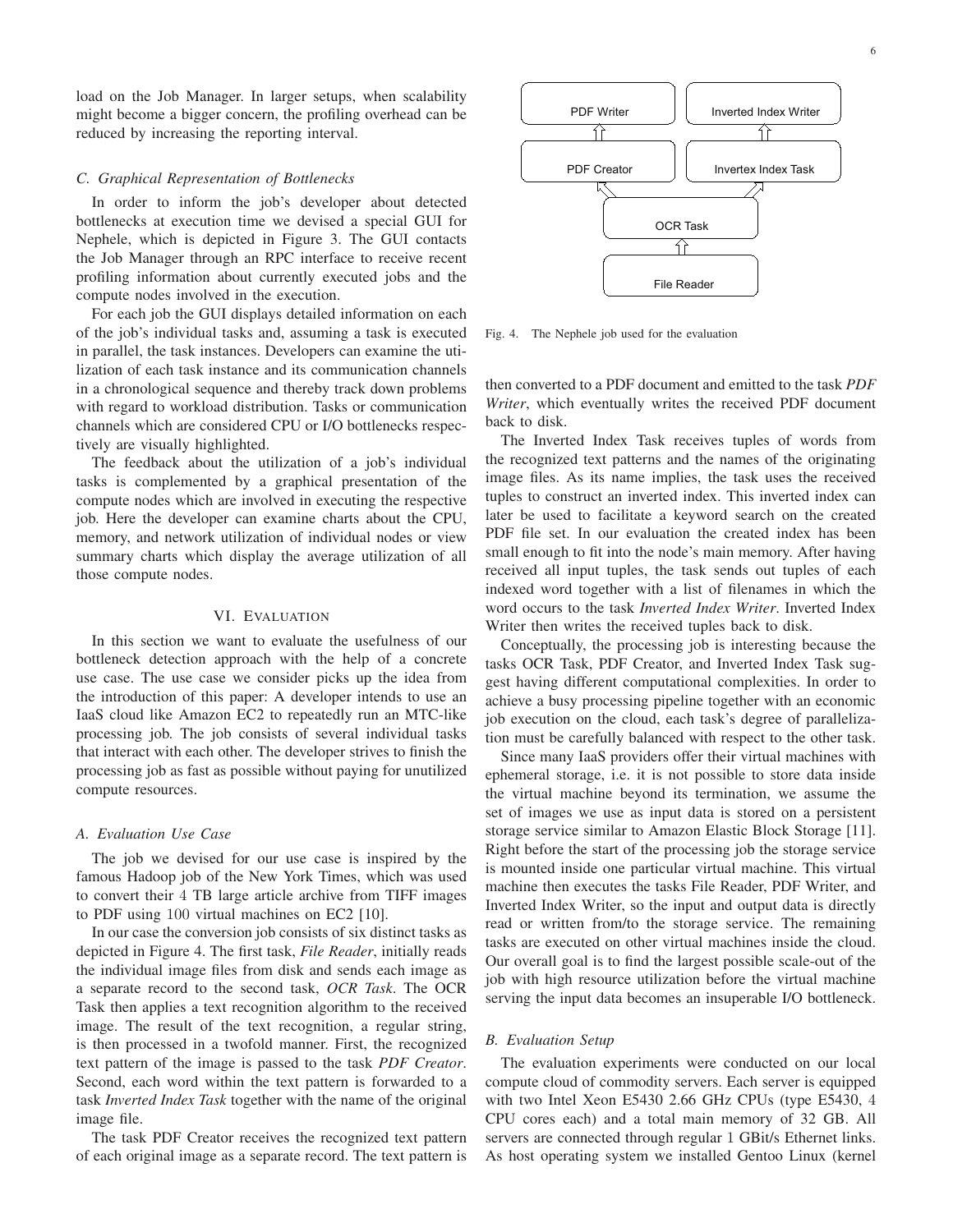

Fig. 3. Nephele's job visualization displaying the live profiling information and highlighting a CPU bottleneck

version 2.6.32) with KVM [12] (version 0.12.5) and used virtio [13] to provide virtual I/O access.

In order to provision virtual machines we used the Eucalyptus cloud system [14]. Each parallel instance of the tasks OCR Task, PDF Creator, and Inverted Index Task has been executed on a separate virtual machine with one CPU core, 2 GB of main memory and 60 GB disk space. Amazon EC2 offers virtual machines with comparable characteristics (except for the disk space) at a price of approximately 0.10 USD per hour. Each virtual machine booted a standard Ubuntu Linux image (kernel version 2.6.31) with no additional software but a Java runtime environment (version 1.6.0 20), which is required by Nephele's Task Manager. Throughout the entire evaluation all tasks were connected via Nephele's network channels.

The input data set for the sample job consisted of 4000 bitmap files. Each bitmap file contained a regular page of single-column text and had a size of approximately 10 MB. As a result, the overall size of the input data set was 40 GB.

The PDF documents were created using the iText library [15]. To mimic the persistent storage service mentioned in the use case we set up a regular NFS server. The server has been connected with 1 GBit/s to the rest of the network.

## *C. Evaluation Results*

The results of our evaluation are depicted in Figure 5. The figure shows selected runs of our sample job with different degrees of parallelization. For each of those runs we depict the average CPU utilization of all compute nodes involved in the execution over the time. The CPU utilization was captured by successively querying the /proc/stat interface on each node and then sending the obtained values to Nephele's Job Manager to compute the global average for the respective point in time. Besides the CPU utilization chart, we illustrate the respective CPU or I/O bottlenecks which have been reported by our bottleneck detection algorithm in the course of the processing. Boxes with shaded areas refer to CPU bottlenecks while boxes with solid areas refer to I/O bottlenecks at the outgoing communication channels.

Figure 5 a) depicts the first of our evaluation runs. As a first approach we used a parallelization level of 1 for all the six tasks of the sample job. As a result, the job execution comprised four virtual machine with the File Reader, the PDF Writer and the Inverted Index Writer running on one virtual machine and the OCR Task, the PDF Creator and the Inverted Index Task each running on a separate virtual machine.

The processing time of the job was about 5 hours and 10 minutes. In the entire processing period the average CPU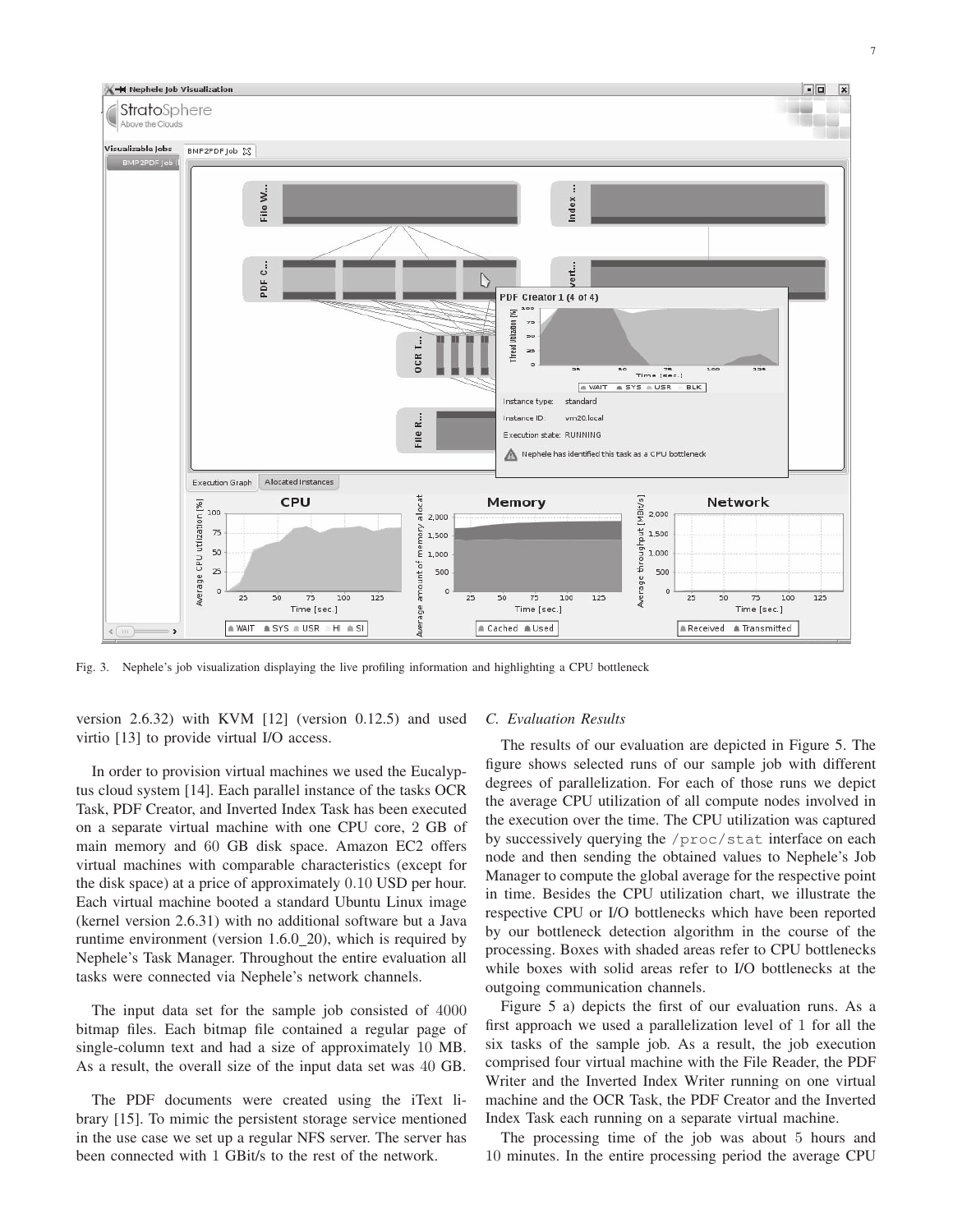

Fig. 5. Avg. CPU utilization and detected bottlenecks (shaded areas are CPU bottlenecks, solid areas are I/O bottlenecks) for different scale-outs

utilization ranged between 30% and 40%. The reason for this poor resource utilization becomes apparent when looking at the bottleneck chart for the run. Almost the entire time the OCR Task has been identified as a CPU bottleneck by our bottleneck detection algorithm.

As a response to the observation of the first run, we followed the strategy to first improve the average CPU utilization by balancing the individual tasks' degree of parallelization according to their relative complexity. After having determined a reasonable parallelization ratio among the tasks we began to scale out. This approach requires that the computational characteristics of a task are independent of its level of parallelization (cf. Assumption 7).

We continuously increased the degree of parallelization for the OCR task and reexecuted the job. The average CPU utilization continued to improve up to the point where the OCR task had 4 parallel instances (see Figure 5 b)). Up to level 3 the OCR task remained the permanent CPU bottleneck. However, at parallelization level 4, the PDF Creator task became the dominant bottleneck. In this configuration, with 7 virtual machines, the overall processing time had decreased to 1 hour and 15 minutes while the average CPU utilization had climbed up to approximately 70% throughout the entire execution time. Note that we did not have to wait for the intermediate runs to complete in order to deduce the final parallelization ratio between the OCR and the PDF Creator task. Since we knew the computational characteristics of both tasks would not change during the processing time, it was sufficient to observe only several seconds of each run and then to proceed to the next level of parallelization. For jobs consisting of several distinct processing phases, which interrupt the processing pipeline, a longer observation might be necessary.

After having done the initial balancing we began to scale out both the OCR and the PDF Creator task at a ratio of 4 to 1. In a configuration with 16 parallel instances of the OCR Task and 4 parallel instance of the PDF Creator task (see Figure 5 c)) we again encountered a change in the bottleneck situation. We witnessed frequent changes between the PDF Creator task as a CPU bottleneck and the communication channels of the File Reader task as an I/O bottleneck. The changes were caused by Nephele's internal buffer strategy for network channels. In order to achieve a reasonable TCP throughput, data is shipped in blocks of at least 16 KB size. The text patterns recognized by the parallel instances of the OCR Task had an average size of about 4 KB, so the text pattern sometimes arrived at the parallel instances of the PDF Creator task in batch and caused a temporary CPU bottleneck.

However, despite the frequent changes, the bottleneck bars in the diagram also indicate that the communication edge between the File Reader task and the OCR Task has essentially become an I/O bottleneck which renders further parallelization of successive tasks unnecessary. This is confirmed by our final run depicted in Figure 5 d). After adding another parallel instance to the PDF Creator task we observed the communication channel between the File Reader and OCR Task to be a permanent I/O bottleneck.

Interestingly, the Inverted Index Task had no significant effect on the job execution. In comparison to the OCR Task and the PDF Creator task its computational complexity turned out to be too low. Moreover, the 4000 documents we used to populate the index only accounted for a memory consumption of a few MB. The channel congestion which may have occurred when transferring the index to the Inverted Index Writer task was too short to be detected by our system.

In sum, we think the evaluation provides a good example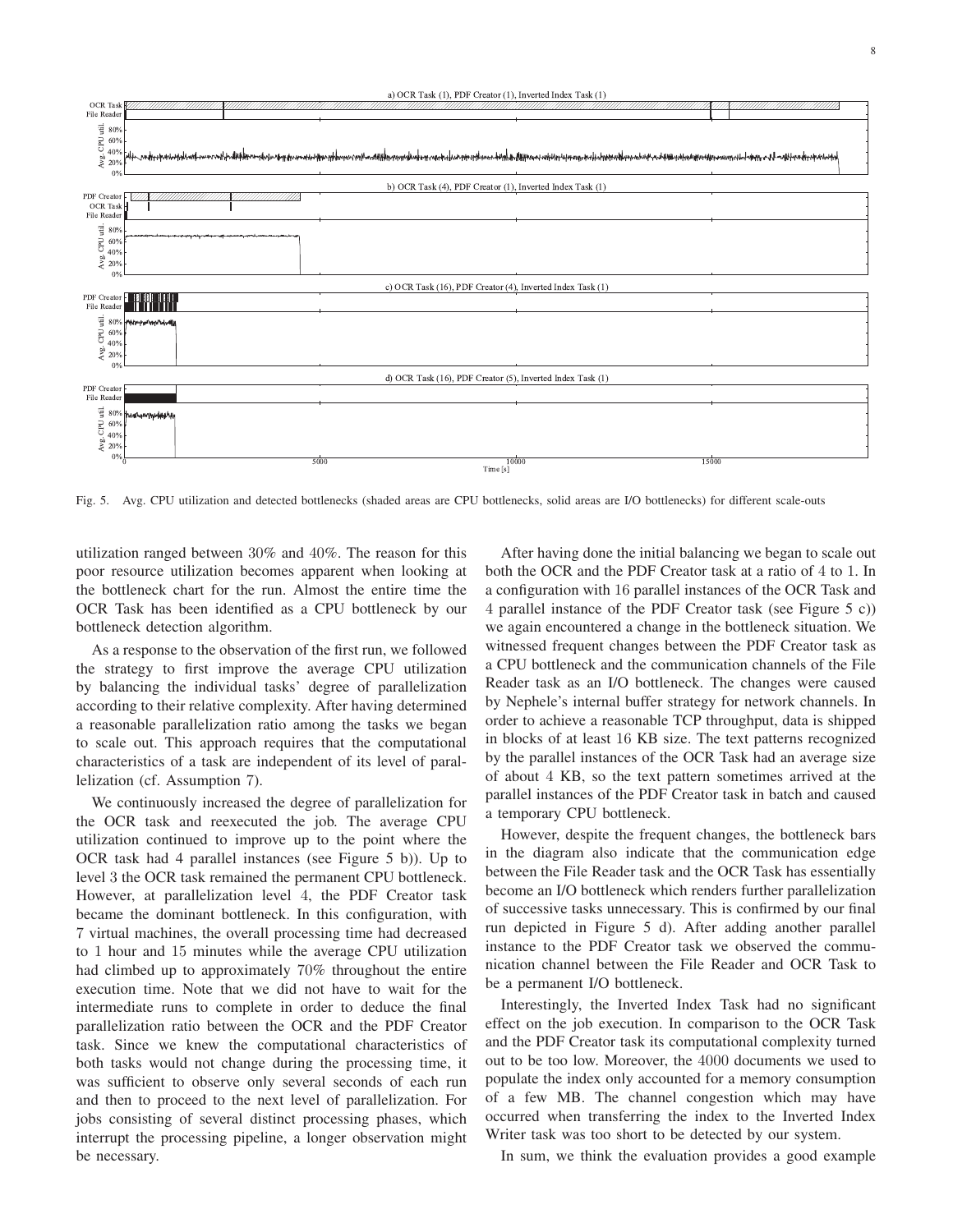for the usefulness of our bottleneck detection approach. The initial job execution without parallelization (Figure 5 a)) took over 5 hours on 4 virtual machines to complete. Assuming an hourly cost of 0.10 USD per virtual machine, this amounts to a processing cost of 2.40 USD. Through the assistance of our bottleneck detection algorithm we could follow specific indications to scale out our sample job according to the complexity of each individual task. Although the final evaluation run (Figure 5 d)) spanned 23 virtual machines, the job already finished after approximately 24 minutes. This marks a comparable processing cost, however, at considerably savings in processing time.

## VII. RELATED WORK

Performance analysis and bottleneck detection can be conducted on three different levels of abstraction.

The lowest level of abstraction addresses the profiling of distributed applications (VampirTrace, TAU, KOJAK, Paradyn, and others). This covers the instrumentation of code or capturing of messages in order to record events as well as timestamps of events. This generates very detailed insight into the performance of an application but is very difficult to translate into useful knowledge about performance bottlenecks due to the sheer amounts of data produced.

In order to assist the developer at the discovery of bottlenecks, the middle level of abstraction assumes the use of a certain programming paradigm such as Map/Reduce, Master/Worker, pipelined execution, etc. that is enriched with user-contributed code. A framework for the programming paradigm can define measurement points from which metrics can be derived that hint to specific performance issues in the user code or the degree of scale-out [16], [17].

The highest level of abstraction does not require knowledge of a specific programming paradigm but rather considers the parallel application as a whole with a generic performance indicator like e.g. a service response time or other Service Level Objectives of an n-tier system [18], [19], [20].

Espinosa et al. present in [21] a generic classification of causes for performance bottlenecks in parallel execution environments. This comprises slow communication, blocked sender, multiple output problem (one sender communicating with several receivers requires serial sending of message), lack of parallelization, and problems at a barrier. Many of these problems can be addressed at a framework level that realizes a scalable parallel programming paradigm, such that users of the framework do not need to worry about these details. Yet, parallel environments rarely achieve linear scaling such that they need to decide which components to scale out and to which degree they shall be scaled out. This is addressed e.g. by the following papers.

Li and Malony describe in [17] a performance tuning tool that operates in several phases. The parallel program to be tuned is instrumented and profiled by their TAU profiler. The recorded events are then aligned and matched to an abstract description of the communication patterns of the Master/Worker paradigm. Based on this alignment it is possible to create a performance model which defines e.g. the time between receiving a task and sending the result as the computation time. By this, several metrics can be defined (e.g. computation time) and derived (e.g. worker efficiency). These metrics are then passed into a rule system that infers the causes for bad performance and presents them to the user.

The related problem of scheduling pipelined workflows on a static set of compute resources has been thoroughly studied over the past decades. Many approaches in this area consider more restricted workflow topologies such as linear chains instead of DAGs (e.g. [22]). Additionally, the most common optimization objectives are throughput and/or latency given a fixed set of compute resources. In [23] Vydyanathan et al. present a heuristic that uses estimations of processing and transfer times of data items to schedule a DAG-shaped workflow on a fixed set of homogeneous processors in a latencyoptimal manner, while satisfying throughput requirements. In contrast to this work, our approach strives to maximize the system utilization on a variable set of compute resources.

Benoit et al. present in [16] a model for pipeline applications in Grids. The pipeline model assumes a set of stages, each of which consists of a data receiving, data processing and data sending phase. Assuming a set of characteristics such as latencies and compute power, the model is capable of suggesting assignments of stages to processors. The model makes several limiting assumptions that make it significantly more restrictive than our approach. Such assumptions are e.g. that each stage processes the same number of tasks. Furthermore it does not discuss the core question addressed in this paper, i.e. detecting bottlenecks in order to infer scaling strategies. Cesar et al. describe in [24] comparable work on modeling the master/worker paradigm and use this to find decisions on the number of workers in a master/worker environment.

Malkowski et al. describe in [25] the detection of multibottlenecks. The basic discovery is that n-tier systems can suffer from increasing workload and show increasing response times without having a single permanent bottleneck. The declining performance can instead result from temporary bottlenecks that are either oscillatory or concurrent on different compute nodes. Histograms or kernel density estimation can be used to visualize the distribution of degrees of utilization of resources over time to indicate multi-bottlenecks.

Chanda et al. discuss in [26] how to provide end-toend profiles of transactions in multi-tier applications. They consider applications in which client requests are processed by a series of different stages. A stage may be a different process, a thread, an event-handler, or a stage worker thread. Through the algorithms and techniques introduced in their paper, the authors are able to track client requests through each of these stages and infer the amount of time the requests spend in them.

Apart from the field of distributed systems, bottleneck detection also plays an important role in other practical areas of computer science. E.g. in [27] Kannan et al. present an approach to detect performance bottlenecks in Multi-Processor System-on-a-Chip environments. Based on the idea of the dynamic critical path [28], their work aims at identifying components which contribute significantly to the end-to-end computation delay.